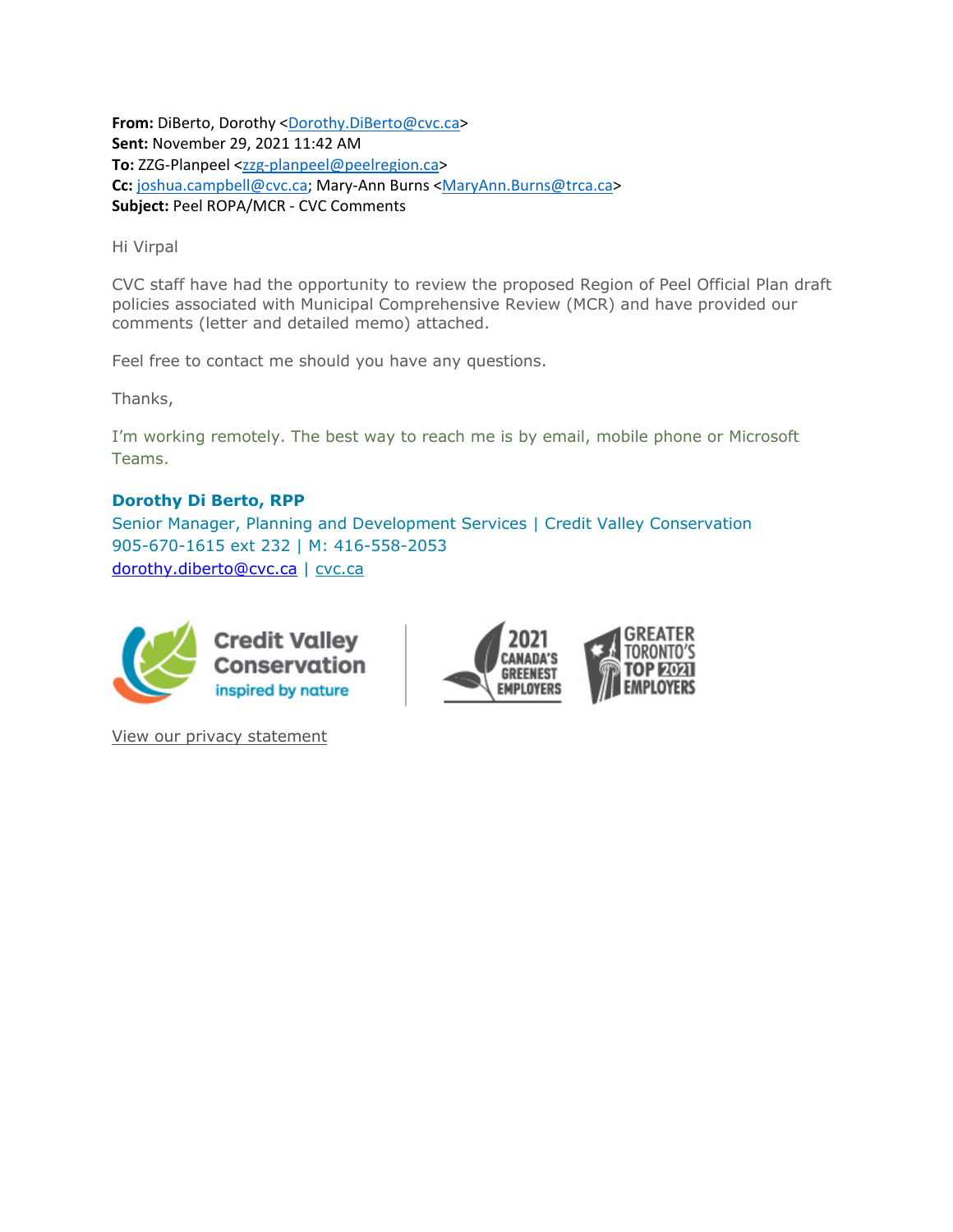

VIA EMAIL

November 29, 2021

Region of Peel 10 Peel Centre Drive Brampton ON L6T 4B9

## **Attention: Virpal Kataure, Principal Planner - Regional Planning and Growth Management**

## **Re: Regional Official Plan Amendment and Municipal Comprehensive Review**

**\_\_\_\_\_\_\_\_\_\_\_\_\_\_\_\_\_\_\_\_\_\_\_\_\_\_\_\_\_\_\_\_\_\_\_\_\_\_\_\_\_\_\_\_\_\_\_\_\_\_\_\_\_\_\_\_\_\_\_\_\_\_\_\_\_** 

CVC staff have received the Region of Peel Draft Updated Official Plan (OP) Policies in support of the Region's Municipal Comprehensive Review (MCR). CVC staff appreciate the opportunity to review the document and provide comments on the draft OP policies.

We have focused are review on the following main areas:

- Climate System
- Water Resources System
- Drinking Source Water Protection
- Greenlands System
- Natural Hazards
- Regional Structure and Implementation

We have provided detailed policy specific comments in the attached memo for your consideration.

At this time, we would like to commend the Region for once again providing a forward-thinking, onpoint and consistent policy document reflective of the current planning climate. Staff are pleased to see the inclusion of the Water Resource System section, updated Drinking Source Water Protection Section and overall improvements to other key sections of interest to CVC including the Greenlands System and Natural Hazards.

Staff have provided some insight into certain policies and additional guidance and/or suggestions for revisions We are happy to continue discussions with Region of Peel staff on this Official Plan update and look forward to a continued partnership as the MCR evolves.

Should you have any further questions, please do not hesitate to contact the undersigned at 905-670- 1615 ex.232 or via email at Dorothy.diberto@cvc.ca.

Sincerely,

Dorothy Di Berto, RPP Senior Manager, Planning Planning & Development Services

Attachment – Memo - CVC comments on draft policies C: Mary-Ann Burns, TRCA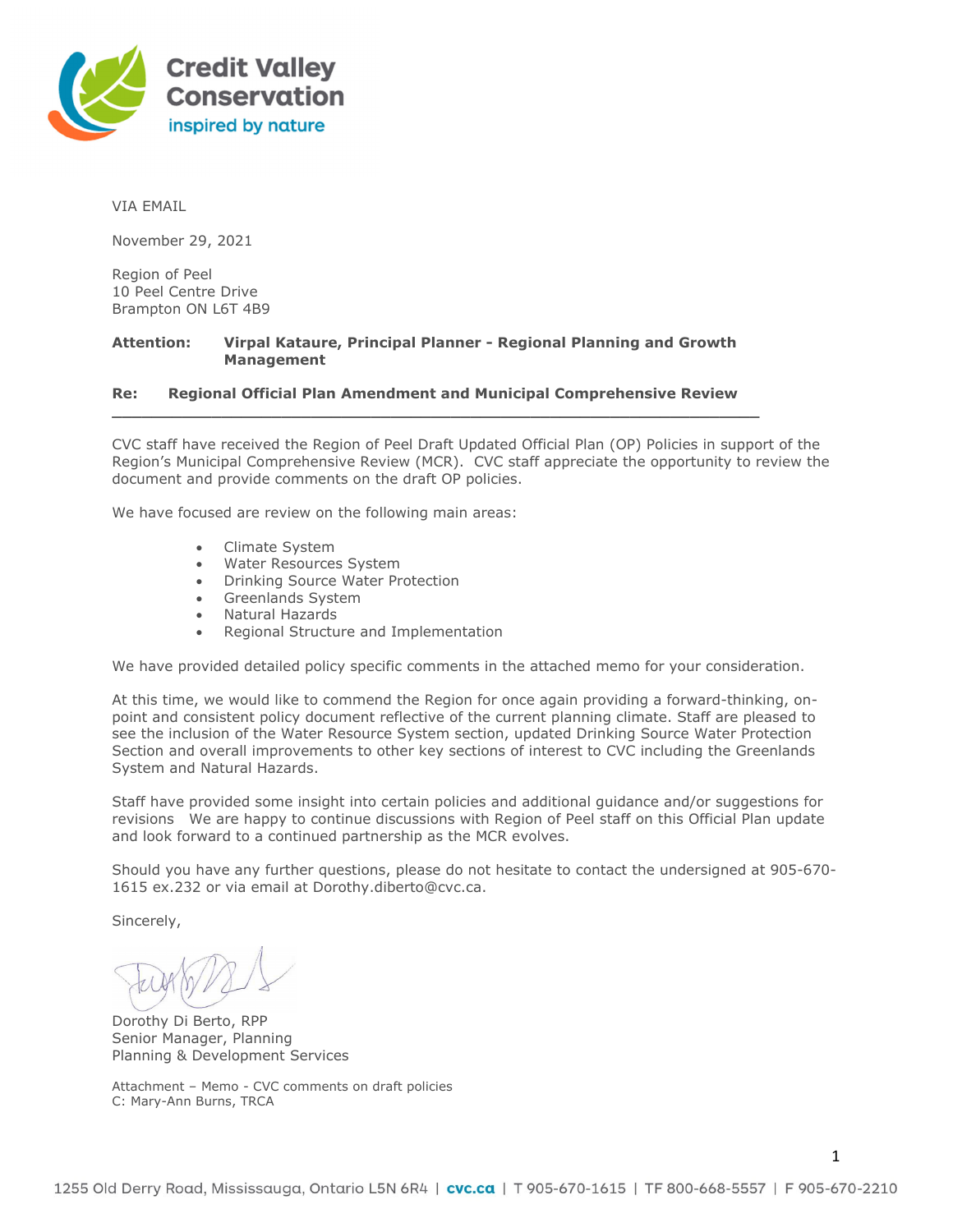

## **Memo**

- **To:** Virpal Kataure Principal Planner, Region of Peel
- **From:** Dorothy Di Berto, Senior Manager, Planning, CVC
- **Date:** November 29, 2021
- **Re:** Proposed Regional Official Plan Amendment and Municipal Comprehensive Review
	- 1. CVC staff commend the Region of Peel for putting the environment on the forefront in 1.3 Guide to Reading this Plan. The 'environment first' approach sets the stage for how the various policy layers come into play, but it also acknowledges future growth pressures and carves out the importance of natural heritage protection while balancing growth demands. CVC staff are pleased to see the Region continuing this forward-thinking approach to Regional Official Plan policy writing.
	- 2. CVC staff support the clarification on Figures, as often times figures depicting land use can be confusing to the general public, and clarity in terms of updates and potential revisions is key to highlight.
	- 3. General suggest revising the term 'ecosystem' to 'natural heritage system' (NHS) as this is more current language and all encompassing of ecosystems as whole.
	- 4. Chapter 2 Natural Environment. Recognizing that the term 'natural environment' is more public facing and easier to understand, there remains the opportunity to begin to introduce the term 'natural heritage system' within this chapter and throughout the Official Plan. The term 'natural heritage system' is current and is common language found in many official plans. It is a planning term that should be more prevalent in the Peel Official Plan. Further, the consistency of using one term to describe the natural environment is recommended. In the introduction of Chapter 2 alone the terms 'natural environment', 'ecosystem', 'natural areas', and 'natural system' are used. Consistency allows for direct clarity. As such staff recommend the usage of the term 'natural heritage system'.
	- 5. Page 11 Suggest rewording this paragraph "Large environmental systems interact with smaller ecosystems..." It is unclear and if the intent is to introduce climate change then that should be the focal point. Also, the term 'climate system' should be defined.
	- 6. 2.2 Goal consider using the term 'natural heritage system' over 'natural environment'. Unless the definition of 'natural environment' is different than NHS. If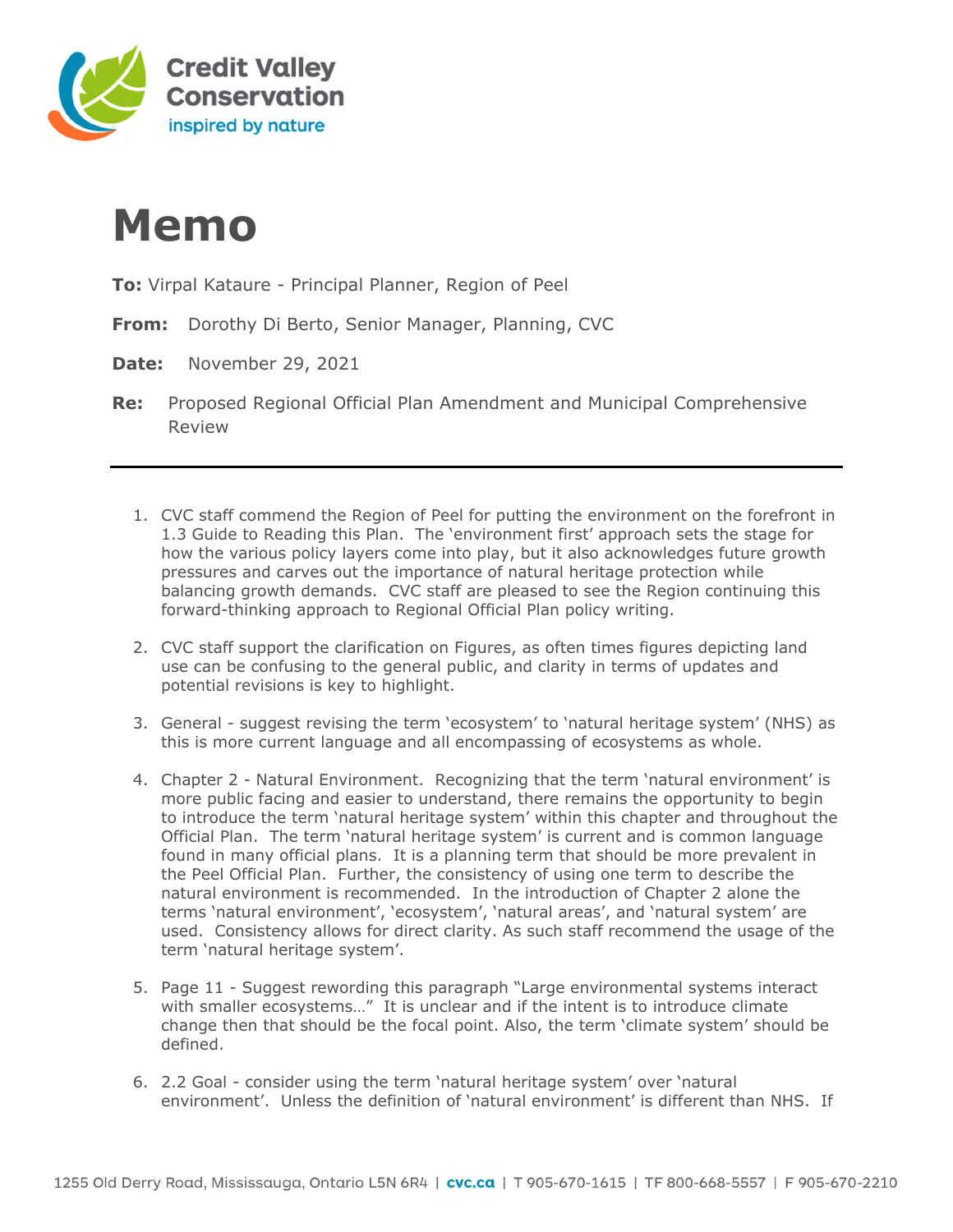this goal is intended more broadly to include human health, air quality, noise etc. then it may be appropriate, however it is recommended that the term NHS be used for consistency. Once appropriate terminology is decided upon, it should be then implemented throughout.

- 7. 2.3.5 This is a good policy however the intent is unclear. This policy appears to be a development driven policy, whereby impacts to NHS are assessed as a result of development, however the intent should be prevention of negative impacts as a result of development and/or appropriate mitigation. The policy as such, is open ended, allowing the Region to participate in or support these studies but with no further direction or prescription.
- 8. 2.3.6. It is unclear how the Region regulates lands exposed to natural hazards. This is the jurisdiction of the conservation authorities. Suggest revising to include "support local conservation authorities" in regulating said land.
- 9. 2.4 Climate System please define the term. Again, consistency in terminology is key and should be reviewed throughout the section.
- 10. 2.6 Water Resources System. CVC staff support the inclusion of this new section however note that many new terms are introduced here that should be defined in the glossary and italicized accordingly.
- 11. 2.6.19.4.f) This is an all encompassing policy that is supported by CVC however it includes a lot of information that could be separated out into sub policies for more focus and ease of review. Recommend that this policy be restructured to provide direction and recommendations for the WRS and NHS respectively. Further, this policy provides guiding principles and it should be more at the forefront - suggest moving it up to subset B. Suggest removing the term 'water' in sentence "water and natural heritage system…."as the NHS includes water.
- 12. 2.7 Source Protection Consider changing the term "Source Water Protection" to "Drinking Water Source Protection" to be more consistent with the terminology used in Source Protection Plans. Also please include the date of the Clean Water Act (2006).
- 13.Section 2.7.2: Recommend revising or adding additional wording/policy which states "mitigate existing significant drinking water threats and ensure activities do not become a significant drinking water threat" to be consistent with language in the SPP (currently the policy does not address existing significant drinking water threats, only a drinking water threat).
- 14.Section 2.7.12: Suggest/recommend that the wording for the listed threats is revised to be consistent with the wording of the prescribed 21 threats under the Clean Water Act, 2006 (listed on p. 28 in the CTC SPP)
- 15.Section 2.7.13 (Waste Disposal Sites): Recommend including wording "where the storage or generation of waste would be a significant drinking water threat" to be consistent with wording in the CTC SPP (WST-5 policy)
- 16.Section 2.7.14 (Septic Systems Vacant Lots of Record): CTC SPP directs municipalities to adopt OP policies that required the enactment or amendment of Site Control By-laws containing provisions for siting and design of septic systems. Consider revising policy to require site plan control for existing vacant lots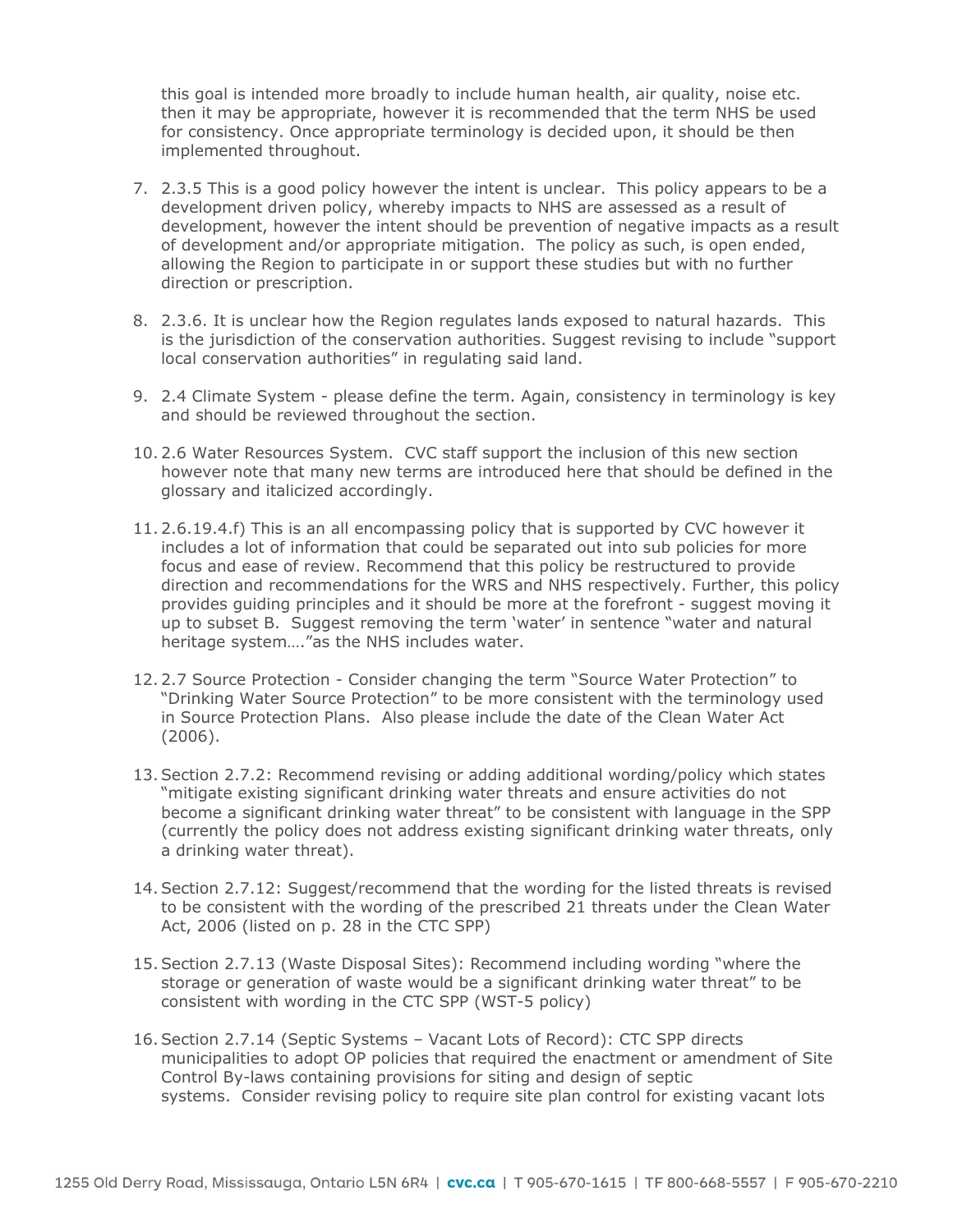of record to ensure siting and design of on-site septic systems is optimized in relation to significant drinking water threats instead of restriction (SWG-3 policy in CTC SPP).

- 17. 2.8 This section describes Lake Ontario but fails to include that the Lake Ontario shoreline is also characterized by hazards associated with dynamic beaches, wave uprush and erosion. Reference to conservation authorities is missing here and should be included given our role in regulating the Lake Ontario shoreline to protect and manage those hazards.
- 18. 2.8.2 Suggest revising the last sentence "…and it's shoreline and *associated hazards".*
- 19. 2.12.9 g) Please define 'small scale structures' or keep consistent terminology such as 'accessory structures'.
- 20. Page 98 Greenlands System the rationale for including Escarpment Natural Areas and Escarpment Protection Areas as natural heritage features and areas is unclear; these are designations within the Plan Area and each designation has applicable objectives in terms of development (and are already included separately in 2.14.5h). However similar to the other Provincial Plans, the NEC also identifies Key NH and Hydrologic Features that are to be protected and where possible enhanced (these features are not limited to a particular designation). Designations do not fit the form of the NHS such as components (i.e. features). It is the NEC key features that should be incorporated / included into this list of Greenland System Natural heritage features and areas, rather than the Designation, if there are attempts at merging. Additionally, if a merge is intended, then this Greenlands System list should ensure that it incorporates the key NH and hydrologic features included in the various provincial plans (as per PG. 97) at minimum.
- 21. 2.14.12 CVC staff support the proposed exception policies for the Core Areas and note that specifically for subsection biv) the term 'compensation' should be revised to 'offsetting'. Staff also note that mitigation and offsetting are not the same thing and as per the mitigation hierarchy, offsetting is the last option, after mitigation is considered. As such, offsetting is not a mitigation option and we suggest are rewording of this policy to further clarify when offsetting can be used (after mitigation option have been exhausted). Notwithstanding, CVC staff are pleased to see the modernization of these policies and the acknowledgement of CA based offsetting tools and guidelines. Notably, CVC has produced Ecosystem Offsetting Guidelines which will be of great assistance in these unique circumstances.
- 22. 2.14.14f) includes habitat of threatened and endangered species however this criteria has been removed from the Core Areas list in 2.14.8. Please clarify.
- 23. 2.14.19 Suggest revise to "*Direct municipalities to include policies in their official plans that require the maintenance of pre to post development wetland water balance by reducing impervious areas within the wetland catchment and/or by the implementation of best management practices, where feasible and in consultation with the conservation authority*".
- 24. 2.14.29 CVC staff support this policy however it provides no further direction. It may be a good opportunity to offer a next step such as "…and opportunities to enhance or restore should be implemented as applicable".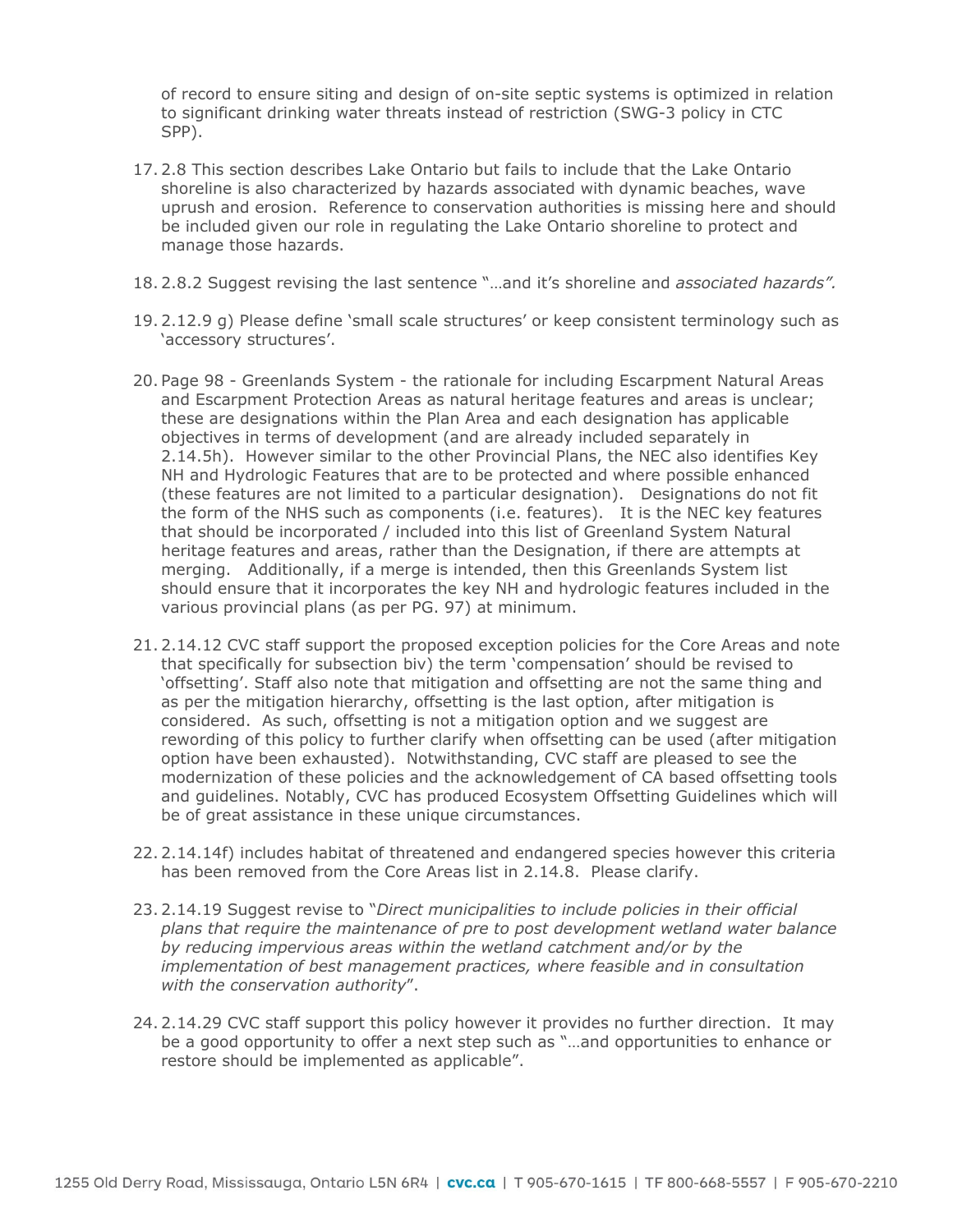- 25. 2.14.36 CVC staff support this policy and suggest revising the term 'compensation' to 'offsetting' here and throughout the document for consistency.
- 26. 2.16 Introductory paragraph should be revised to imply that natural hazards exist on the landscape regardless if there is development, human influence or only when they will impact life and property. Suggest revising to '... condition and processes result in hazards which may affect people and structures ... '
- 27. 2.16 Second paragraph discusses the various hazards however it should be noted that floodplains are always susceptible to flooding and therefore the notation about floodplains that are susceptible to flooding is irrelevant. Further it is unclear if there is a clear distinction between riverines and valleys. Suggest using valleys or valleylands for consistency.
- 28. 2.16.1 Please clarify what is meant by 'human made hazards'. Also, assuming this is different than natural hazards, please separate the two policies.
- 29. 2.16.2 Suggest revising this policy to including wording related to the protection of life and property through proper hazards management, not just limiting social disruption.
- 30. 2.16.4 Suggest rewording to be more consistent with O. Reg 686/21 awareness of areas important for management of natural hazards including: wetlands, river / stream valleys,…" etc.
- 31. 2.16.5 d) It is unclear how the Region will 'regulate' land uses within the various hazard lands as this is the role of the CA. Further, floodplains are considered hazardous lands so the addition of the term is not necessary when including 'hazardous lands' in the policy.
- 32. 2.16.8 CVC staff support the inclusion of LID promotional policy, however it appears slightly out of place under the Natural Hazards section. Suggest expanding and providing purpose such as "…in effort to mitigate impacts associated with hazardous lands".
- 33. 2.16.12.2 Please remove reference to CAs in this policy as CAs do not regulate hazardous lands associated with wildfires.
- 34. 5.4.18.7a) Please amend to be consistent with language in other sections of the OP. Natural Heritage Systems (NHS) are typically all encompassing including natural areas, natural heritage features and associated hazards. Suggest simplifying by using the term NHS or referring to Core Greenlands as generally prohibitive areas. Suggest also using the term hazardous lands over floodplains, as there are other hazards that impact development and greenfield development should be have consideration for.
- 35. 5.6.18 Amend introduction to use the term 'natural heritage system' rather than just 'natural heritage' in second paragraph.
- 36. 5.6.20 CVC staff support this section on Designated Greenfield Areas
- 37. 5.6.20.12 consolidate last piece speaking to open space, valleylands etc. and use the term 'natural heritage system' for consistency.